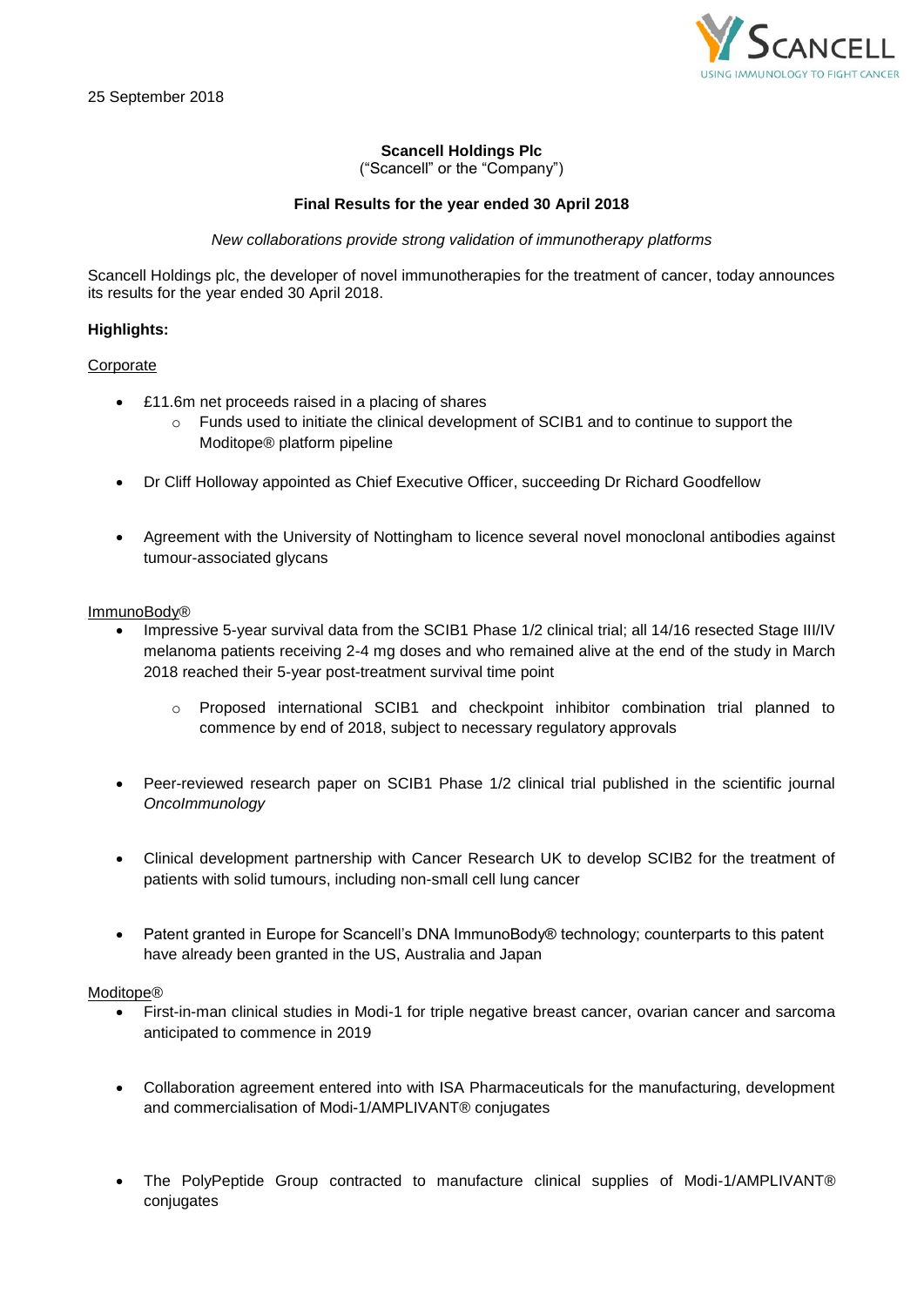

- Collaboration with BioNTech to investigate T cell receptor-based therapeutics for the treatment of cancer, expanding potential therapeutic utility of Moditope® to adoptive T cell therapy
- Scancell, as part of an international, multi-disciplinary team, shortlisted to the final stages of Cancer Research UK's Grand Challenge in cancer vaccinology

## Financial

- Loss for year of £4.2m (2017: loss £3.5m)
- Group cash balance at 30 April 2018 was £10.3m (30 April 2017: £2.7m)

## **Post Period Highlights:**

- Broad patent granted for Scancell's Moditope® technology, covering all major European territories
- Strategic research collaboration with the Rheumatology Unit at the Karolinska Institute expanded to explore the potential of Moditope® to develop multiple immunotherapeutic agents for a range of cancers
- Scancell exercised its option to a worldwide commercial licence for the use of Ichor's TriGrid® 2.0 electroporation delivery system with SCIB1
- An additional £1.1m net of expenses raised in an open offer to shareholders in May 2018

Dr Cliff Holloway, CEO of Scancell, commented:

*"It has been a strong period for Scancell as we continue to make significant progress with our pipeline of cancer immunotherapies. We have expanded our product opportunities through in-licensing and external collaborations, including with Cancer Research UK and BioNTech, who have provided further validation of our ImmunoBody® and Moditope® platforms.*

*The fundraisings this financial year have given us the necessary funds to progress our ImmunoBody® platform pipeline, and to continue to advance Modi-1 towards the clinic. SCIB1 has demonstrated impressive survival data to date, and operational and regulatory activities are underway for the initiation of the international SCIB1 checkpoint inhibitor combination Phase 2 study in patients with melanoma."*

A full copy of the announcement can be found on the Scancell website: [www.scancell.co.uk](http://www.scancell.co.uk/)

**This announcement contains inside information for the purposes of Article 7 of Regulation (EU) 596/2014 (MAR).**

| <b>For Further Information:</b>                                                     |                      |
|-------------------------------------------------------------------------------------|----------------------|
| <b>Scancell Holdings Plc</b><br>Dr John Chiplin, Chairman<br>Dr Cliff Holloway, CEO | +44 (0) 20 3727 1000 |
| <b>Panmure Gordon (UK) Limited</b><br>(Nominated Adviser and Corporate broker)      |                      |
| Freddy Crossley/Emma Earl                                                           | +44 (0) 20 7886 2500 |
| <b>FTI Consulting</b><br>Mo Noonan/Simon Conway                                     | +44 (0) 20 3727 1000 |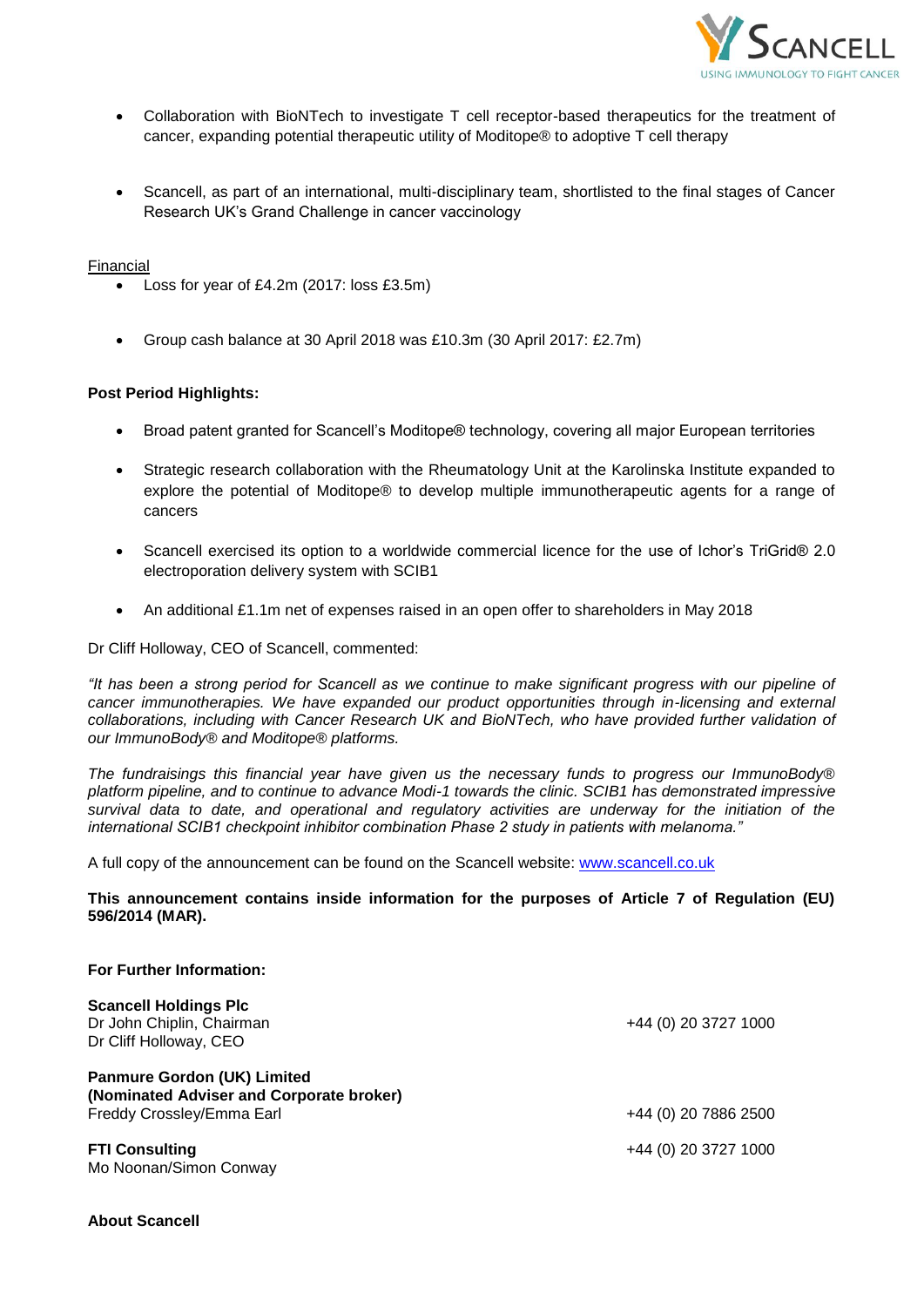

Scancell is developing novel immunotherapies for the treatment of cancer based on its ImmunoBody® and Moditope® technology platforms.

ImmunoBody® vaccines target dendritic cells and stimulate both parts of the cellular immune system. They can be used as monotherapy or in combination with checkpoint inhibitors. This platform has the potential to enhance tumour destruction, prevent disease recurrence and extend survival.

- SCIB1, the lead programme, is being developed for the treatment of melanoma. A phase 1/2 clinical trial has so far successfully demonstrated survival data of more than five years.
- SCIB2 is being developed for the treatment of non-small cell lung cancer and other solid tumours. Scancell has entered into a clinical development partnership with Cancer Research UK for SCIB2.

Moditope® represents a completely new class of potent and selective immunotherapy agents. It stimulates the production of killer CD4+ T cells which overcome the immune suppression induced by tumours. allowing activated T cells to seek out and kill tumour cells that would otherwise be hidden from the immune system. Moditope® alone, or in combination with other agents, has the potential to treat a wide variety of cancers.

• Modi-1 is being developed for the treatment of triple negative breast cancer, ovarian cancer and sarcomas.

For further details, please see our website: [www.scancell.co.uk](http://www.scancell.co.uk/)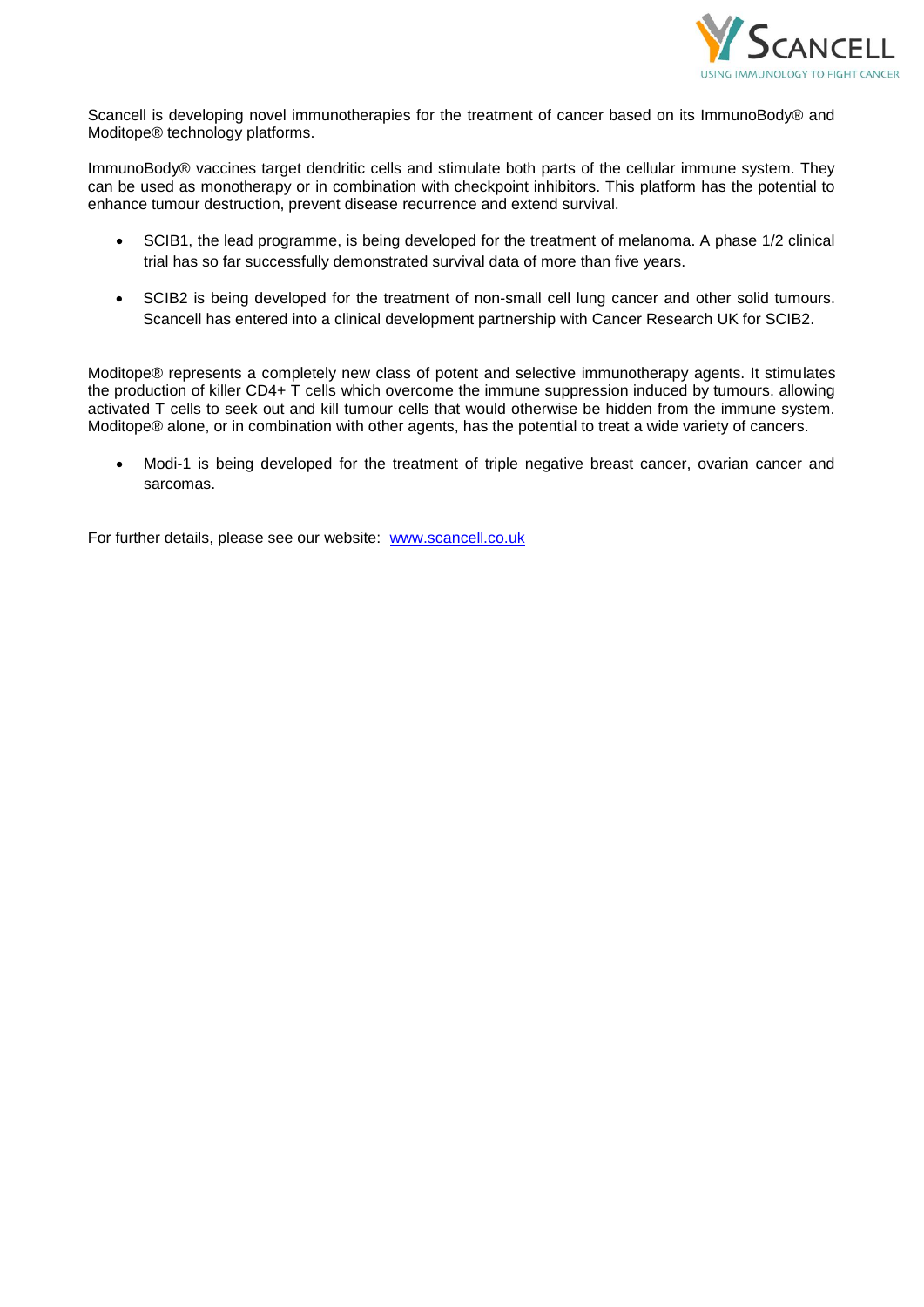

## **CHAIRMAN'S STATEMENT**

I am pleased to report on the final results of Scancell Holdings plc for the year ended 30 April 2018.

During the financial year Scancell has announced a number of exciting collaborations and agreements:

- A Clinical Development Partnership with Cancer Research UK (CRUK) to fund and manage a Phase 1/2 study with Scancell's second ImmunoBody® vaccine, SCIB2, in combination with a checkpoint inhibitor for the treatment of non-small cell lung cancer (NSCLC) was announced in December 2017.
- A research collaboration on Moditope® between Scancell and BioNTech to develop T cell receptor (TCR) therapeutics was announced in January 2018.
- ISA Pharmaceuticals and Scancell entered into a collaboration agreement for the manufacturing, development and commercialisation of Modi-1/AMPLIVANT® conjugates as announced in February 2018.
- The PolyPeptide Group was contracted to manufacture Scancell's Modi-1/AMPLIVANT® conjugates as announced in April 2018.
- An agreement with the University of Nottingham to licence several novel monoclonal antibodies against tumour-associated glycans was announced in April 2018.

The Company has also raised £11.6m net of expenses from placings of shares at the beginning and end of the financial year. An additional £1.1m (net) was raised post period in May 2018 by an open offer to shareholders. These funds have and will enable the Group to continue to progress the clinical development of its innovative cancer treatments.

Since the end of the financial year, Scancell has announced the exercise of its option to licence Ichor's electroporation delivery system which enables Scancell to use the new TriGrid® v2.0 as the delivery system for its planned Phase 2 checkpoint inhibitor combination study with SCIB1 in patients with advanced melanoma. At the same time Ichor exercised its option over 3,184,620 shares at 4.5p each.

## **ImmunoBody®**

Scancell's ImmunoBody® immunotherapy platform uses the body's immune system to identify, attack and destroy tumours. This is achieved by enhancing the uptake and presentation of cancer antigens to harness high avidity T cell responses. Each ImmunoBody<sup>®</sup> vaccine can be designed to target a particular cancer in a highly specific manner, offering the potential for enhanced efficacy and safety compared with more conventional approaches.

## *SCIB1 melanoma vaccine*

SCIB1, Scancell's lead ImmunoBody®, is in development for the treatment of melanoma. During the year Scancell announced the publication of a peer-reviewed research paper on SCIB1 in the scientific journal OncoImmunology entitled: "Targeting gp100 and TRP-2 with a DNA vaccine: incorporating T cell epitopes with a human IgG1 antibody induces potent T cell responses that are associated with favourable clinical outcome in a Phase 1/2 trial".

The publication describes the outcome of the Company's Phase 1/2 clinical trial of SCIB1 in patients with metastatic melanoma up to the date when all patients had received five doses of SCIB1 in the main part of the study. The paper concludes that "*SCIB1 is a novel class of anti-cancer immunotherapy that induces T cells which can cause tumour regression in patients with melanoma. The high frequency of responses, their breadth and durability suggest that SCIB1 is worthy of further study in a larger cohort of patients. This is particularly the case in the adjuvant setting, where all of the patients responded immunologically and where absence of toxicity is an important clinical consideration. Furthermore, the stimulation of potent de novo immune responses by SCIB1 may provide an opportunity for synergistic combination therapy with checkpoint inhibitors in late stage disease."*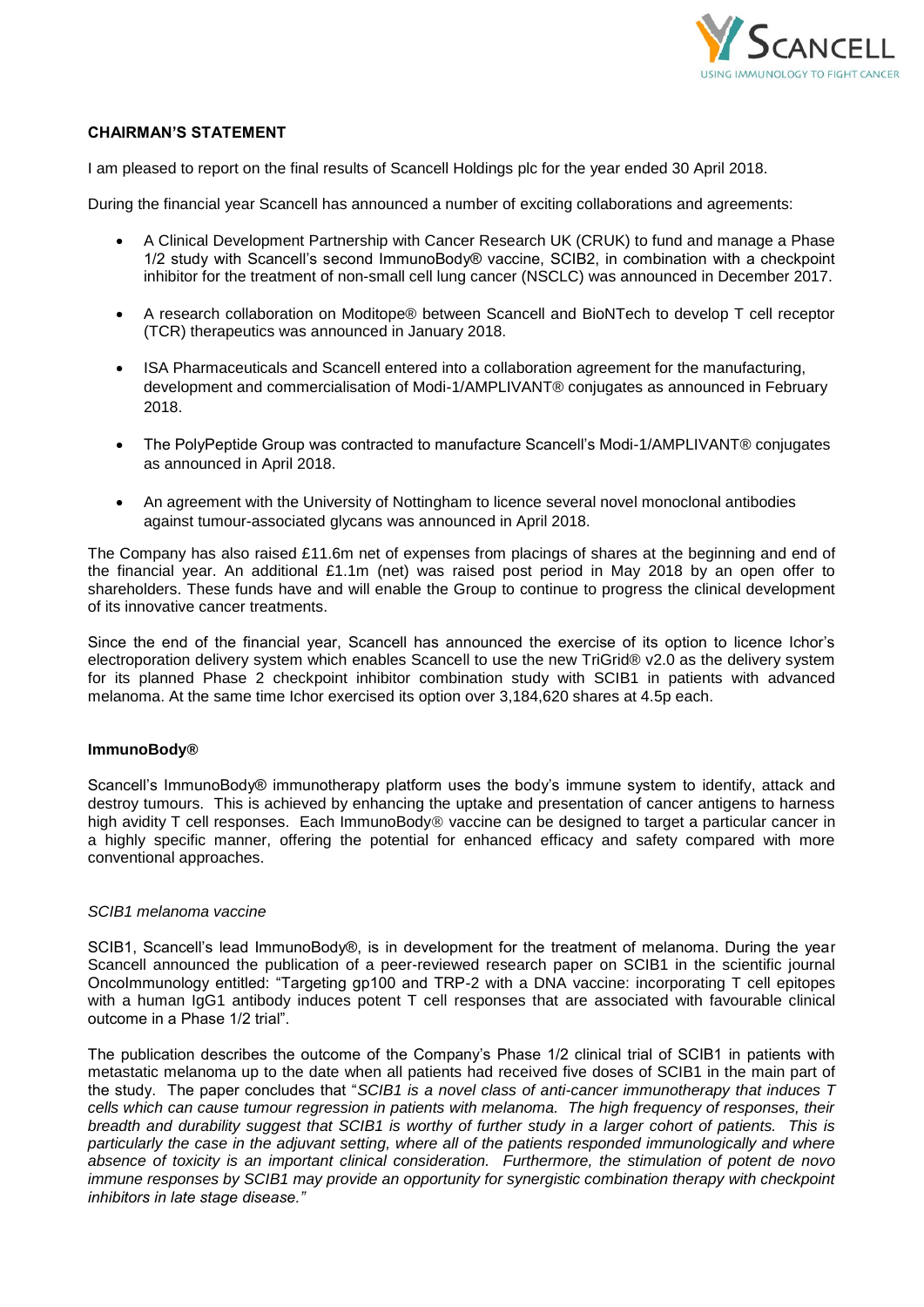

The last patient treatment in the Phase 1/2 clinical trial occurred during February 2016. Scancell therefore ceased collecting ongoing survival data in February 2018, after each patient had been followed up for a minimum of 2 years. At that time the final survival data was:

- Overall, 18 of 20 stage III/IV melanoma patients with resected disease remained alive.
- Of the 16 resected patients who received 2-4 mg doses of SCIB1, only six patients had recurrence of their disease with only two deaths.
- All 14 surviving patients in this group had passed the 5-year time point since study entry. The four patients who had disease recurrence went on to receive other treatments for their melanoma. However, despite having received multiple interventions and recurrences prior to study entry, the other 10 patients had no treatment other than SCIB1.
- One patient with unresected disease also survived for more than 5 years since starting treatment with SCIB1 despite disease progression.\*
- Two of four resected patients who received 8 mg doses of SCIB1 experienced disease recurrence although none had died.\* The median observation time for this group of patients was 35 months.

\*All patients who relapsed went on to receive additional therapies for their melanoma

The proposed international clinical study of SCIB1 in combination with an immune checkpoint inhibitor is planned to commence by the end of this year subject to the necessary regulatory approvals. This Phase 2 study will utilise Ichor's new TriGrid v2.0 electroporation delivery device and the Company is currently in discussion with the US Food and Drug Administration (FDA) regarding an Investigational New Drug application (IND). In parallel, the Company is actively working on the necessary operational activities required to initiate clinical sites in the US and UK.

## *SCIB2 lung cancer vaccine*

During the year Scancell announced a Clinical Development Partnership with CRUK to fund and manage a Phase 1/2 study with SCIB2, Scancell's second ImmunoBody® vaccine, in combination with a checkpoint inhibitor in patients with NSCLC. CRUK will be responsible for manufacturing the clinical trial supplies of SCIB2, conducting pre-clinical testing, and sponsoring and managing the clinical trial.

Following completion of the trial, Scancell will have the option to licence the rights to the data subject to paying an agreed fee and will undertake responsibility for further development of SCIB2. If Scancell does not exercise the option, CRUK retains the right to take the SCIB2 programme forward in all indications with any future revenues being equally shared.

CRUK is an important partner with the resources, both monetary and clinical development expertise, to ensure the best chance of success in bringing the SCIB2 vaccine to patients as soon as possible and also provides an important validation and endorsement of Scancell's ImmunoBody® platform.

## *Patents*

During the year we also announced that a patent for Scancell's DNA ImmunoBody® technology has now been granted in Europe. The European patent, number 2134357, granted by the European Patent Office, covers Scancell's DNA ImmunoBody® platform technology and is key to the protection of the Company's pipeline of ImmunoBody® vaccines, including lead candidates, SCIB1 and SCIB2. This key European patent further protects our global intellectual property portfolio.

# **Moditope®**

Scancell's Moditope® platform represents a new class of cancer immunotherapies based on stress-induced post-translational modifications (siPTMs). Moditope vaccines are novel modified peptide-based immunotherapies developed to exploit both the process of autophagy, which occurs naturally in stressed or dying cells, and also the ability of CD4 cells to expose cancer cells for direct killing. This is achieved by stimulating the production of CD4 T cells using citrullinated tumour-associated peptide epitopes which overcome self-tolerance and destroy tumour cells. Pre-clinical studies have shown unprecedented antitumour effects can be delivered without requiring checkpoint inhibition.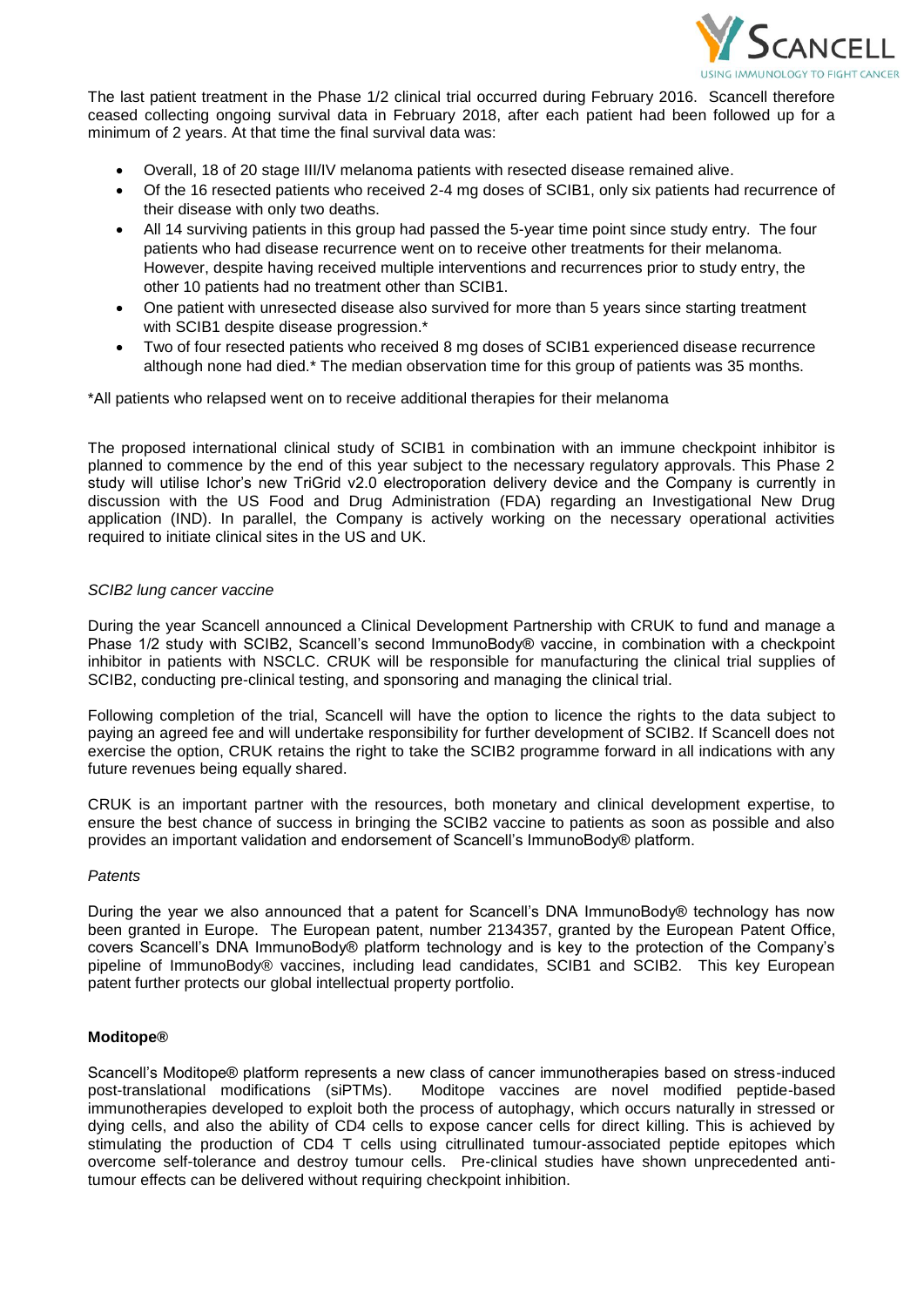

#### *Modi-1*

Modi-1 is the first Moditope® vaccine and contains citrullinated peptides derived from vimentin and αenolase. Vimentin and enolase peptides are highly expressed in triple negative breast cancer, ovarian cancer and sarcoma. Pre-clinical data suggests that Modi-1 may be effective in up to 90% of patients with triple negative breast cancer, up to 95% of patients with ovarian cancer and up to 100% of patients with sarcoma.

The Company announced in February 2018 that it has entered into a worldwide licensing and collaboration agreement to use ISA's AMPLIVANT® adjuvant technology for the manufacturing, development and commercialisation of Modi-1. Previous pre-clinical data demonstrated that conjugation of the Modi-1 peptides to AMPLIVANT® enhances anti-tumour immune responses ten to one hundred-fold and resulted in highly efficient tumour eradication, including protection against tumour re-challenge. This combination of Modi-1 with an enabling adjuvant technology such as AMPLIVANT® has the potential to significantly enhance its efficacy in patients.

The Company subsequently announced the appointment of The PolyPeptide Group, one of the world's largest independent contract manufacturers of therapeutic peptides, for Good Manufacture Practice (GMP) compliant manufacture of the Modi-1/AMPLIVANT® conjugates with the aim of filing a clinical trial application (CTA) in the UK and commencement of the planned Phase 1/2 clinical trial during 2019.

#### *Modi-2*

The Company's second Moditope programme, Modi-2, is currently in pre-clinical development and is expected to address multiple cancer indications*.* Modi-2 will be the subject of new intellectual property applications with a view to extend the Company's dominant patent position in relation to post-translational modifications of cellular proteins and their application in the treatment of cancer.

#### *Collaborations*

Scancell has also announced that it has entered into a research collaboration with BioNTech for the potential development of innovative, TCR-based therapeutics for the treatment of cancer. This research collaboration combines Scancell's Moditope® immunotherapy platform and BioNTech's platform technology for highthroughput cloning and characterisation of naturally selected T cell receptors.

Under the terms of the agreement, Scancell and BioNTech will enter into an initial research collaboration to discover and characterise T cell receptors specific for citrullinated epitopes from vimentin and enolase. These epitopes form the basis of Scancell's first Moditope® development candidate, Modi-1. Upon completion of these studies, BioNTech will have the exclusive option to enter into a licence agreement for the development of T cell-based therapeutics that are specific to Modi-1 epitopes.

Since the financial year end, Scancell has extended its strategic research collaboration with the Rheumatology Unit at the Karolinska Institute Sweden. The expanded agreement will explore the potential of the Moditope® platform to develop multiple immunotherapeutic agents for a range of different cancers. Scancell's research has shown that citrullinated proteins are involved in the control of tumour growth and we believe that this expanded collaboration will help us to further develop Moditope®, not only for use in cancer vaccines, but also other cancer immunotherapy approaches including TCRs.

Further endorsement of Scancell's Moditope® platform resulted in the shortlisting of a proposal to meet CRUK's 'Grand Challenge' in cancer vaccinology. This high profile consortium, co-led by Scancell's CSO, Prof Lindy Durrant, includes the proposed development of a new Moditope® vaccine. The winner of the award(s) from the 10 shortlisted proposals is expected to be announced later this year.

## *Patents*

The European Patent Office has announced its intention to grant Scancell's application for a European patent for its Moditope® immunotherapy platform. This patent is key to the protection of the Company's pipeline of Moditope® vaccines for the treatment of cancer and will provide commercial exclusivity in all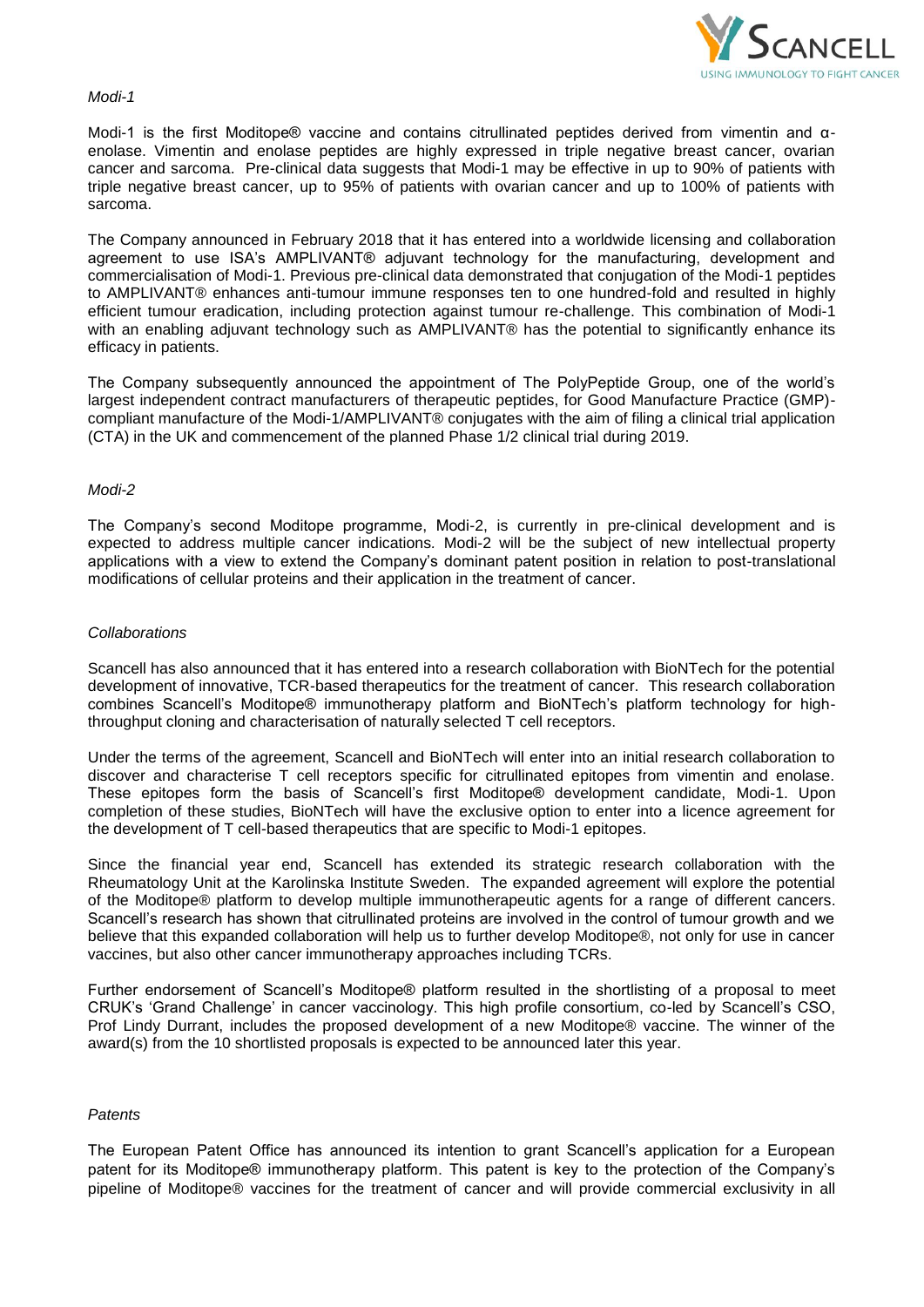

major European territories including: Austria, Belgium, Switzerland, Germany, Denmark, Spain, Finland, France, United Kingdom, Ireland, Italy, Netherlands, Norway, Poland, Portugal, Sweden and Turkey.

Counterparts to this patent have been filed in Australia, Brazil, Canada, China, Hong Kong, Japan, South Korea, South Africa and the US.

#### **Monoclonal antibodies**

Scancell has acquired, from the University of Nottingham, a number of novel monoclonal antibodies against tumour-associated glycans with the aim to further develop and identify lead therapeutic candidates. Alongside this, Scancell has also acquired a proprietary technology to enable the modification of the constant region (Fc) of a human antibody to allow direct tumour killing. Monoclonal antibody therapeutics have proven to be effective in the treatment of many cancer indications and identification of new products against novel targets are highly sought after in the field.

Together these offer a complementary platform to Scancell's existing cancer immunotherapy platforms, ImmunoBody® and Moditope® and we look forward to informing you of further progress as we assimilate and advance these new assets.

## **Financial**

#### *Profit and Loss Account*

The Group made an operating loss for the year to 30 April 2018 of £4,941,800 (2017: loss of £4,548,836). There has been a 3% increase in development expenditure to £2,855,264 (2017: £2,766,098) and a 17% increase in administrative expenditure to £2,086,536 (2017: £1,782,738). The rise in administration expenses is due to an increase in licensing and patent costs for both the ImmunoBody® and Moditope® platforms.

Overall the loss for the year was £4,194,509 (2017: loss £3,544,979).

#### *Balance Sheet*

The cash at bank at 30 April 2018 was £10,303,168 (30 April 2017: £2,672,335) and net assets amounted to £13,940,950 (30 April 2017: £6,499,325).

#### *Share Capital Placing*

On 11 May 2017, the Company placed 50,499,999 ordinary 0.1p shares at a price of 10p per share and raised £4.7m net of costs. A further placing of 62,411,000 ordinary 0.1p shares at a price of 12p per share, on 20 April 2018, raised £6.9m net of costs.

Since the year end there has been an open offer to shareholders that raised £1.1m, net of expenses, and Ichor exercised a tranche of their share options, raising a further £143,307.

#### **Directors**

At the last AGM in October 2017 we announced the appointment of Dr Cliff Holloway as Chief Executive Officer of Scancell and Cliff took up his position on 10 January 2018. Since the year end, Kate Cornish-Bowden stepped down as a Non-Executive Director of Scancell on 31 August 2018. Kate has made an important contribution during her time on the Board and in her role as chairman of the Remuneration Committee. I would like to thank her for her hard work and wish her all the best for the future.

#### **Staff**

The Board recognises that the progress made over the year would not have been possible without the dedication and support of all our staff and, on behalf of the directors, I offer our thanks to them.

## **Outlook**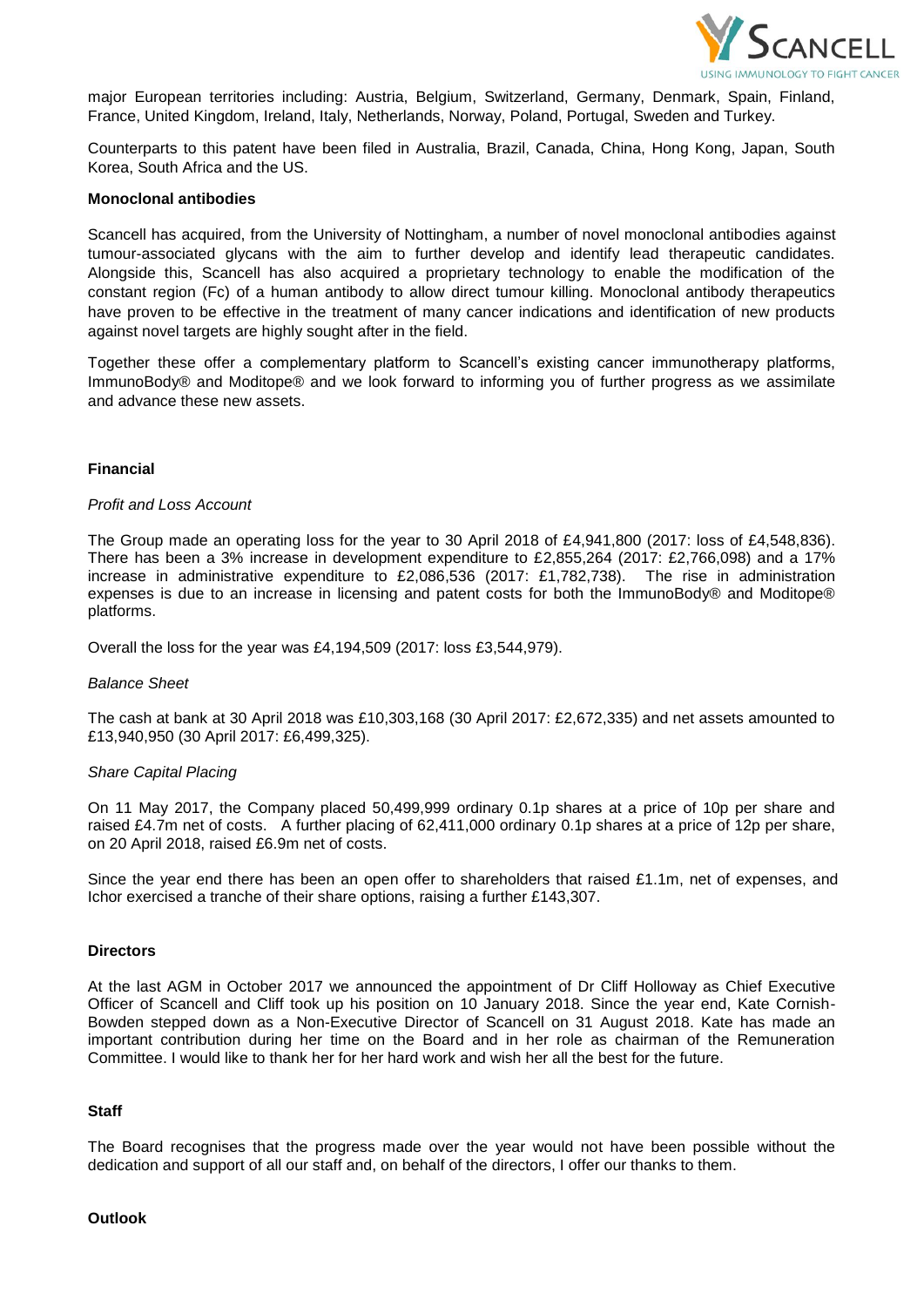

The Company continues to make significant progress with our pipeline of products (SCIB1, SCIB2, Modi-1 and Modi-2) as well as expanding our product opportunities through in-licensing (anti-glycan antibodies) and external collaborations (BioNTech TCR research project).

Operational and regulatory activities are underway in the US and UK for the planned initiation of the SCIB1 checkpoint inhibitor combination Phase 2 study in patients with melanoma and the new funds raised at the beginning and end of the financial year have provided Scancell with the cash to progress both this trial, and the continued development of Modi-1 towards the clinic.

The data generated from these clinical studies, if positive, will allow the Company to create new value which can subsequently be realised through negotiation of commercial transactions.

To maintain this trajectory the Company will continue to explore additional funding options to ensure that the development programmes continues to be properly resourced.

**John Chiplin** Chairman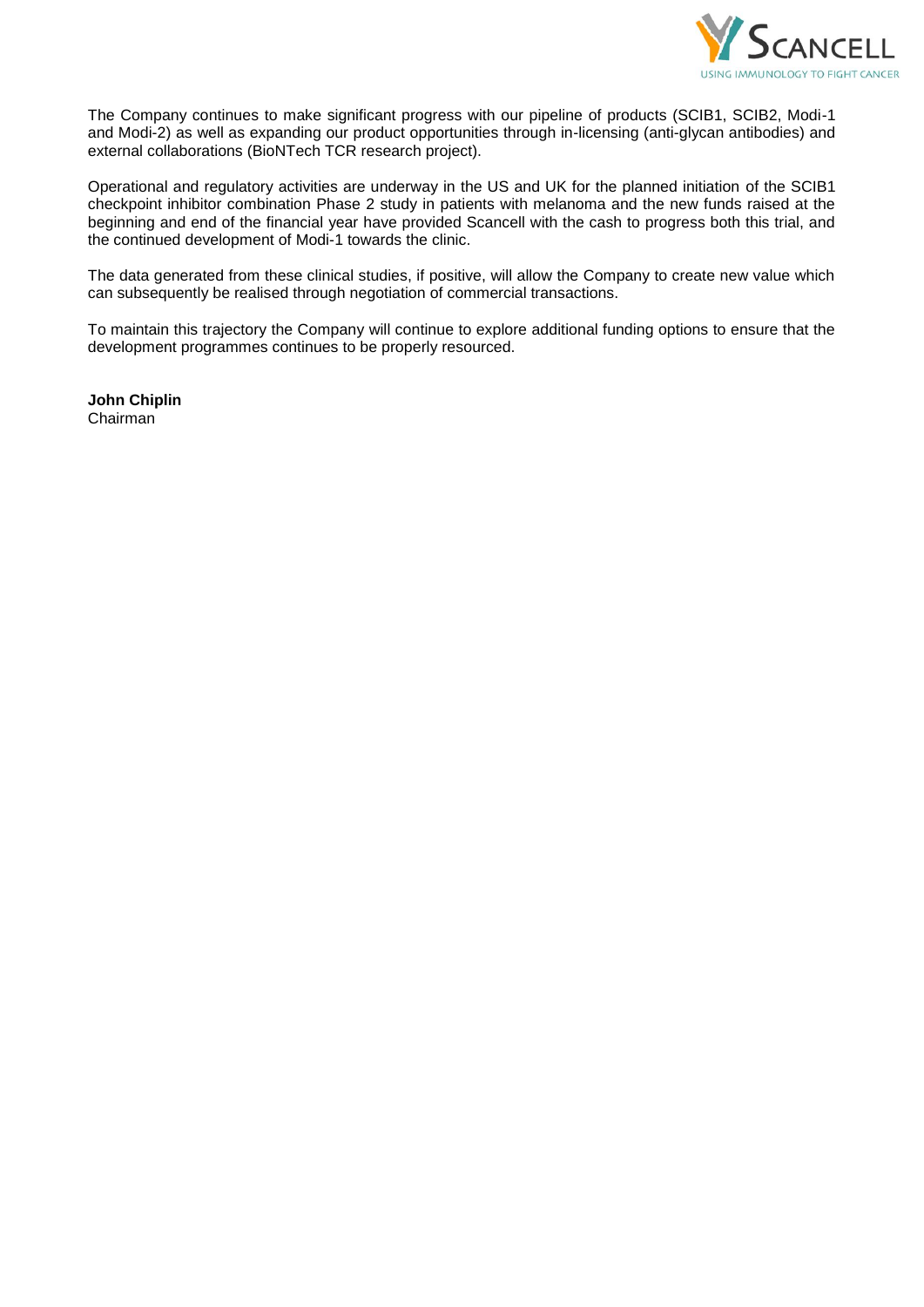

| <b>CONSOLIDATED PROFIT OR LOSS AND OTHER</b><br><b>COMPREHENSIVE INCOME STATEMENT</b><br>for the year ended 30 April 2018 | 2018<br>£     | 2017<br>£   |
|---------------------------------------------------------------------------------------------------------------------------|---------------|-------------|
| Development expenses                                                                                                      | (2,855,264)   | (2,766,098) |
| Administrative expenses                                                                                                   | (2,086,536)   | (1,782,738) |
| <b>OPERATING LOSS (note 2)</b>                                                                                            | (4,941,800)   | (4,548,836) |
| Interest receivable and similar income                                                                                    | 2,753         | 53,445      |
| <b>LOSS BEFORE TAXATION</b>                                                                                               | (4,939,047)   | (4,495,391) |
| Taxation (note 3)                                                                                                         | 744,538       | 950,412     |
| LOSS AND TOTAL COMPREHENSIVE INCOME FOR THE YEAR                                                                          | (4, 194, 509) | (3,544,979) |
| EARNINGS PER ORDINARY SHARE (pence)<br>(note 4)<br>Continuing operations<br>Basic                                         | (1.34)p       | (1.36)p     |
| <b>Diluted</b>                                                                                                            | (1.34)p       | (1.36)p     |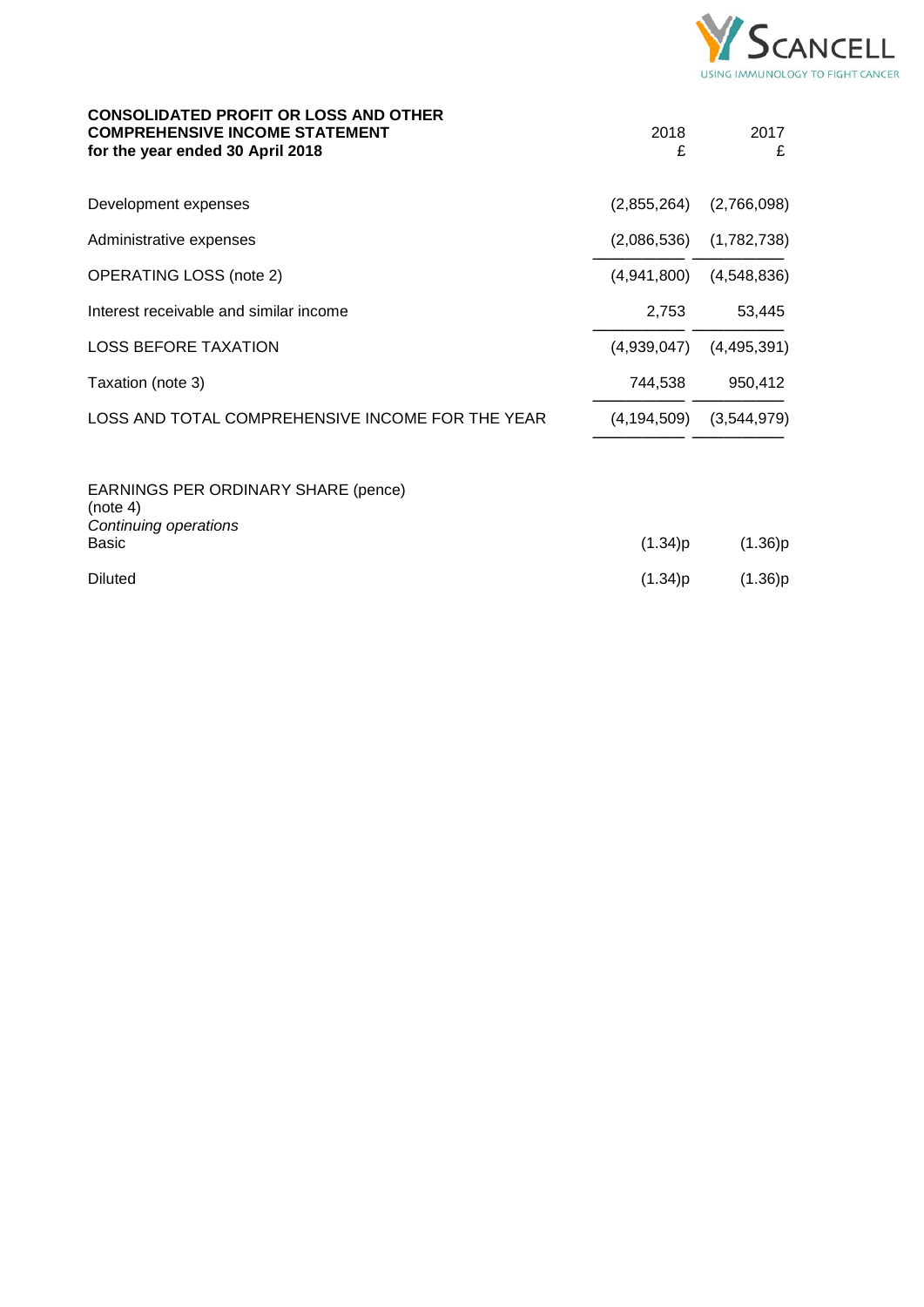

# **CONSOLIDATED STATEMENT OF CHANGES IN EQUITY for the year ended 30 April 2018**

|                       | <b>Share</b>   | <b>Share</b>   | <b>Share</b> | <b>Retained</b> |               |
|-----------------------|----------------|----------------|--------------|-----------------|---------------|
|                       | <b>Capital</b> | <b>Premium</b> | Option       | <b>Earnings</b> | Total         |
|                       | £              | £              | £            | £               | £             |
| Balance 1st May 2016  | 261,558        | 21,785,295     | 649,652      | (12,704,224)    | 9,992,281     |
| Loss for the year     |                |                |              | (3,544,979)     | (3,544,979)   |
| Share option charge   |                |                | 52,023       |                 | 52,023        |
| Balance 30 April 2017 | 261,558        | 21,785,295     | 701,675      | (16, 249, 203)  | 6,499,325     |
| Share issue           | 112,911        | 12,426,409     |              |                 | 12,539,320    |
| Expenses of issue     |                | (837,080)      |              |                 | (837,080)     |
| Loss for the year     |                |                |              | (4, 194, 509)   | (4, 194, 509) |
| Share option charge   |                |                | (66, 106)    |                 | (66, 106)     |
| Balance 30 April 2018 | 374,469        | 33,374,624     | 635,569      | (20,443,712)    | 13,940,950    |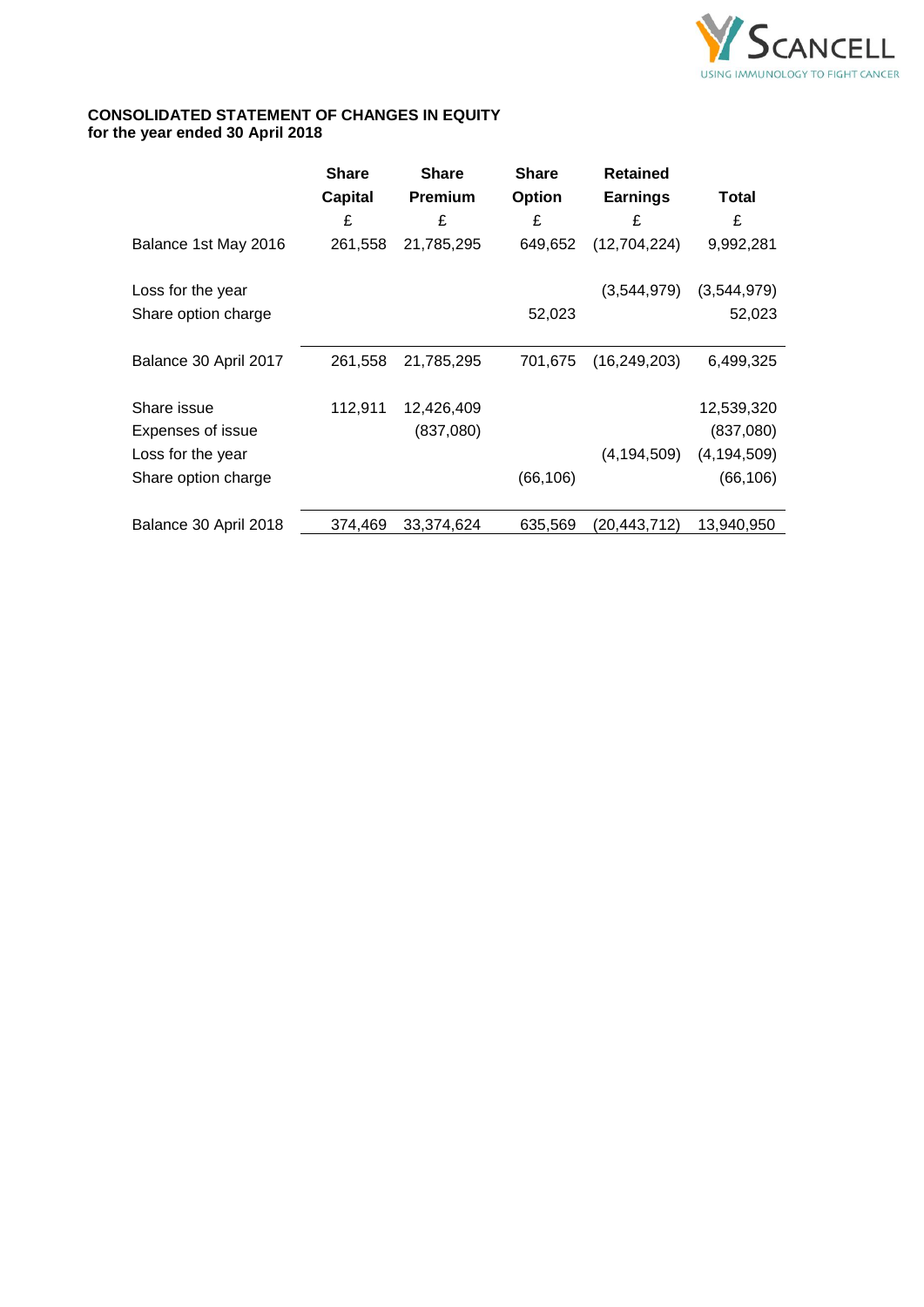

# **CONSOLIDATED STATEMENT OF FINANCIAL POSITION as at 30 April 2018**

| <b>ASSETS</b>                                    | 2018<br>£      | 2017<br>£      |
|--------------------------------------------------|----------------|----------------|
| Non-current assets                               |                |                |
| Plant and machinery                              | 76,910         | 93,109         |
| Goodwill                                         | 3,415,120      | 3,415,120      |
|                                                  | 3,492,030      | 3,508,229      |
| <b>Current assets</b>                            |                |                |
| Trade and other receivables                      | 97,304         | 101,803        |
| Tax receivables                                  | 744,538        | 748,837        |
| Cash and cash equivalents                        | 10,303,168     | 2,672,335      |
|                                                  | 11,145,010     | 3,522,975      |
| <b>TOTAL ASSETS</b>                              | 14,637,040     | 7,031,204      |
| <b>LIABILITIES</b><br><b>Current Liabilities</b> |                |                |
| Trade and other payables                         | (696,090)      | (531, 879)     |
|                                                  |                |                |
| <b>TOTAL LIABILITIES</b>                         | (696,090)      | (531, 879)     |
| <b>NET ASSETS</b>                                | 13,940,950     | 6,499,325      |
|                                                  |                |                |
| <b>SHAREHOLDERS' EQUITY</b>                      |                |                |
| Called up share capital                          | 374,469        | 261,558        |
| Share premium                                    | 33,374,624     | 21,785,295     |
| Share option reserve                             | 635,569        | 701,675        |
| Profit and loss account                          | (20, 443, 712) | (16, 249, 203) |
| TOTAL SHAREHOLDERS' EQUITY                       | 13,940,950     | 6,499,325      |
|                                                  |                |                |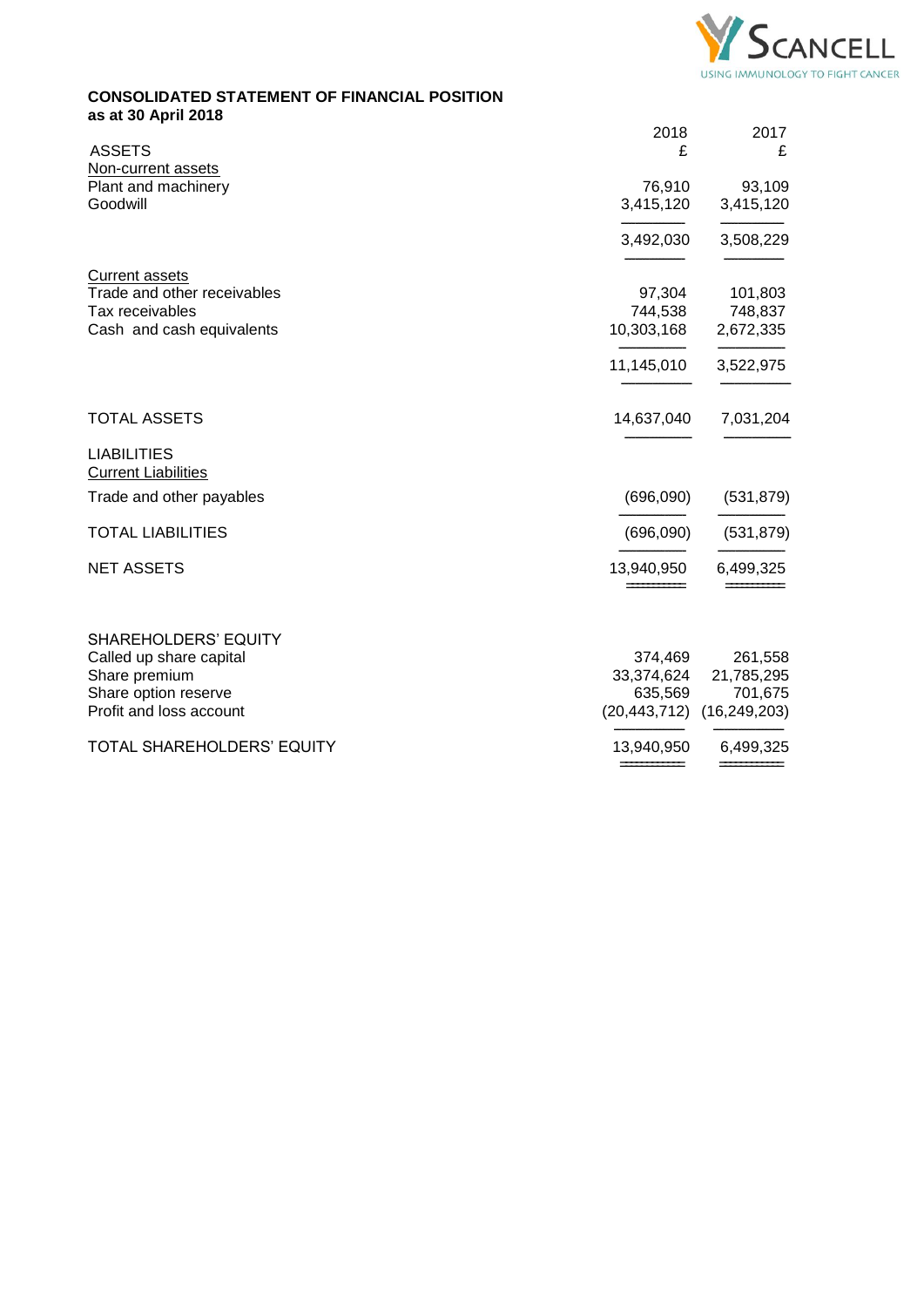

# **CONSOLIDATED CASH FLOW STATEMENT for the year ended 30 April 2018**

|                         | 2017                   |
|-------------------------|------------------------|
|                         | £                      |
| (4,811,584)<br>748,837  | (4,489,042)<br>641,576 |
| (4,062,747)             | (3,847,466)            |
|                         |                        |
| (11, 413)               | (61,079)<br>47,060     |
| 2,753                   | 6,385                  |
| (8,660)                 | (7,634)                |
|                         |                        |
| 12,539,320<br>(837,080) |                        |
| 11,702,240              |                        |
| 7,630,833               | (3,855,100)            |
| 2,672,335               | 6,527,435              |
| 10,303,168              | 2,672,335              |
|                         | 2018<br>£              |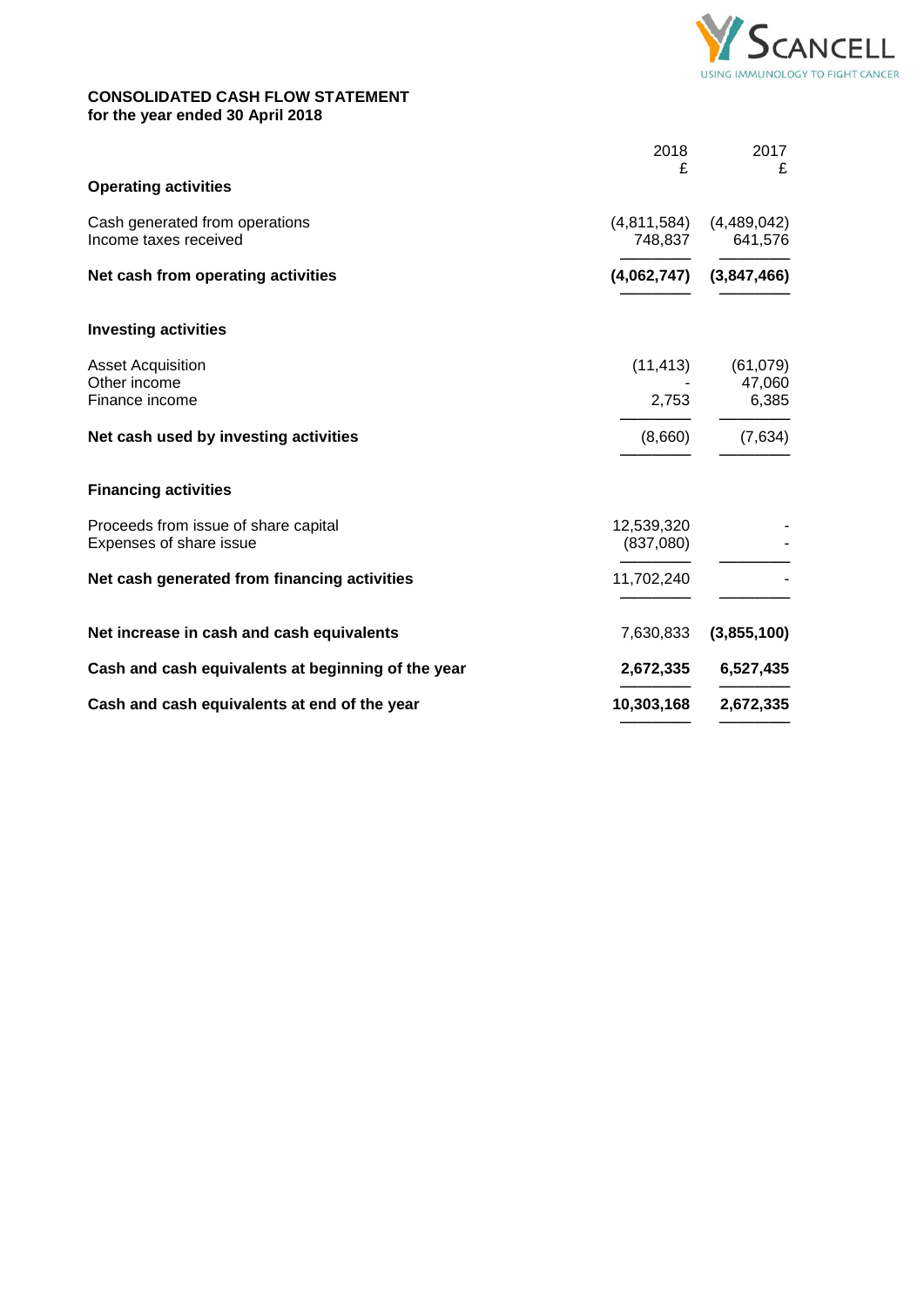

2018 2017

## **NOTES TO THE FINANCIAL INFORMATION For the year ended 30 April 2018**

# **1 BASIS OF PREPARATION**

These financial results do not comprise statutory accounts for the year ended 30 April 2018 within the meaning of Section 434 of the Companies Act 2006. The financial information in this announcement has been extracted from the audited financial statements for the year ended 30 April 2018.

The financial statements have been prepared on the going concern basis on the grounds that the directors have reviewed the funding available and the group's cash flow forecast and are content that sufficient resources are available to enable the group to continue in operation for at least twelve months from the date of approval of these accounts.

The financial information has been prepared in accordance with International Financial Reporting Standards ('IFRS'), as adopted by the European Union, and with those parts of the Companies Act 2006 applicable to companies reporting under IFRS.

The financial statements have been prepared under the historical cost convention and in accordance with applicable accounting standards.

# **2 OPERATING LOSS**

|   |                                                                                                                                           | £               | £               |
|---|-------------------------------------------------------------------------------------------------------------------------------------------|-----------------|-----------------|
|   | Operating Loss is stated after charging/(crediting):                                                                                      |                 |                 |
|   | Depreciation on tangible fixed assets                                                                                                     | 27,612          | 32,581          |
|   | Operating lease rentals                                                                                                                   | 66,257          | 50,580          |
|   | Research and development                                                                                                                  | 2,855,264       | 2,766,098       |
|   | Auditors' remuneration – fee payable for audit of the company                                                                             | 8,250           | 8,250           |
|   | Auditors' remuneration - fee payable for audit of the subsidiary                                                                          |                 |                 |
|   | company<br>Auditors' remuneration for non-audit services                                                                                  | 11,000<br>1,500 | 11,000<br>1,500 |
|   | Directors' remuneration                                                                                                                   | 680,204         | 543,382         |
|   |                                                                                                                                           |                 |                 |
|   |                                                                                                                                           |                 |                 |
| 3 | <b>TAXATION</b>                                                                                                                           |                 |                 |
|   | Analysis of the tax credit                                                                                                                |                 |                 |
|   | The tax credit on the loss on ordinary activities for the year was as                                                                     |                 |                 |
|   | follows:                                                                                                                                  | 2018            | 2017            |
|   | <b>Current tax</b>                                                                                                                        | £               | £               |
|   | UK corporation tax credits due on R&D expenditure                                                                                         | 744,538         | 748,837         |
|   | Adjustment to prior year                                                                                                                  |                 | 201,575         |
|   |                                                                                                                                           | 744,538         | 950,412         |
|   |                                                                                                                                           |                 |                 |
|   | <b>Factors affecting the tax charge</b><br>The tax assessed for the years is lower than the applicable rate of corporation tax in the UK. |                 |                 |
|   | The difference is explained below:                                                                                                        |                 |                 |
|   |                                                                                                                                           | 2018            | 2017            |
|   |                                                                                                                                           | £               | £               |
|   | Loss on ordinary activities before tax                                                                                                    | (4,939,047)     | (4, 495, 391)   |
|   | Loss on ordinary activities multiplied by the small company rate of                                                                       |                 |                 |
|   | tax in the UK (19%/19.92%%)                                                                                                               | (938, 419)      | (895, 482)      |
|   | Effects of:                                                                                                                               |                 |                 |
|   | Disallowed expenditure                                                                                                                    | (12, 276)       | 10,363          |
|   | Timing differences                                                                                                                        | 2,462           | (6, 465)        |
|   | Enhanced tax relief on R&D expenditure                                                                                                    | (550, 403)      | (581, 466)      |
|   | Reduced tax relief for losses surrendered for R&D tax credits                                                                             | 232,289         | 279,910         |
|   | Prior year under provision                                                                                                                |                 | (201, 575)      |
|   | Unrelieved losses carried forward                                                                                                         | 521,809         | 444,303         |
|   | Current tax (credit)                                                                                                                      | (744, 538)      | (950, 412)      |
|   |                                                                                                                                           |                 |                 |